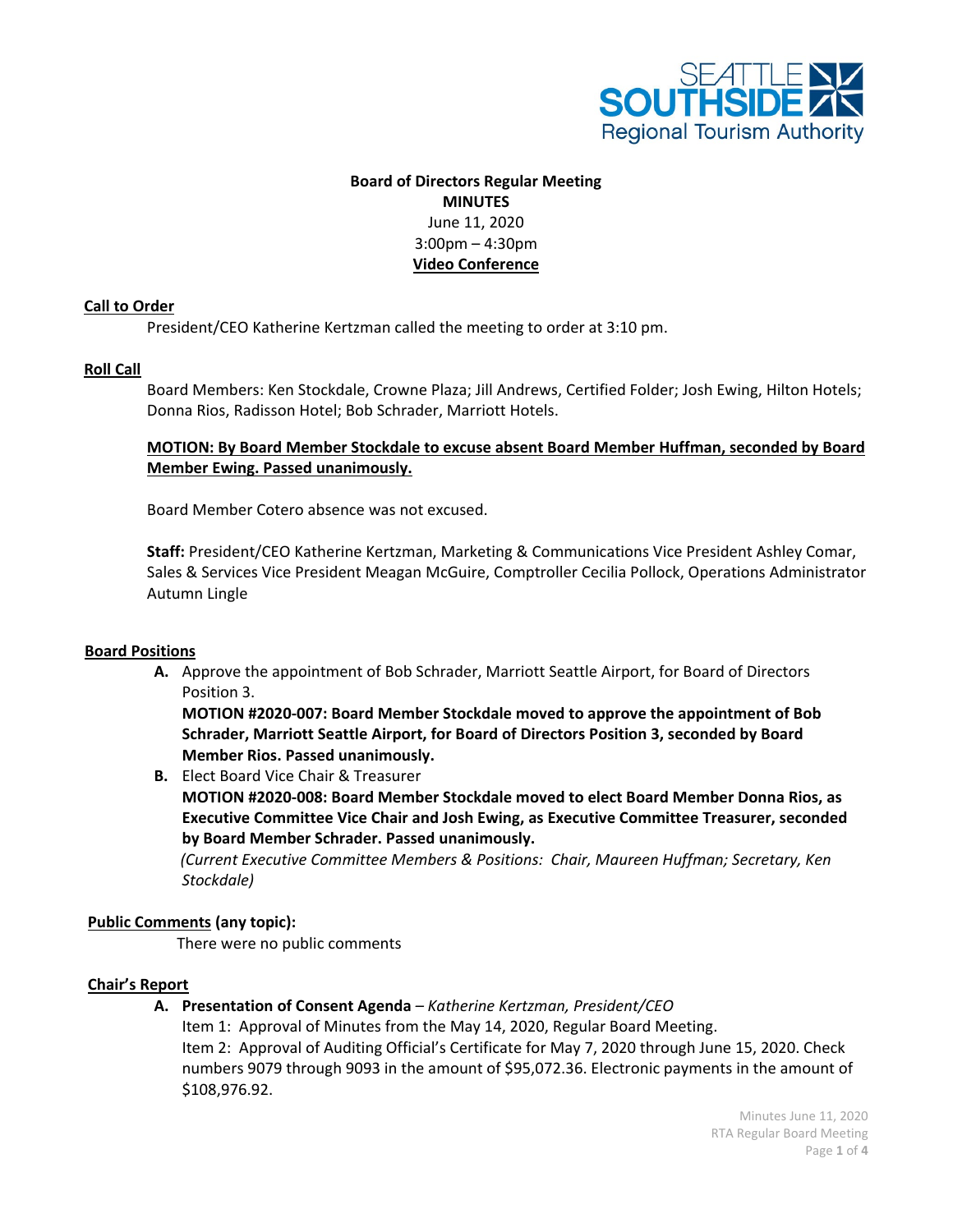Item 3: Resolution No. 2020-002, Declaring certain property a surplus and authorizing its disposal (obsolete IT equipment, devices, and furniture).

# **MOTION #2020-009: Board Member Rios moved to approve Consent Agenda Items 1 through 3, seconded by Board Member Schrader. Passed unanimously.**

### **Financial Reports**

Comptroller Pollock provided an overview of the financial report noting the TPA amount is lower than projected. The revised proforma estimated projected revenues are changed. The RTA has made severe cutbacks to offset lower revenue.

# **President's Report**

# **A. Informational:**

a. King County Funding Request– *Update*

President/CEO Kertzman gave an update on King County funding request. It passed providing \$2 million to the RTA. It has conditions which are being addressed.

b. SeaTac Hotel Motel Advisory Committee Funding Request – *Update*

RTA gave 2 presentations yesterday. One was for a one-time emergency funding request, which would be over an 18-month period. It would include meeting incentive programs, tool kit training and administration, in partnership with hotel teams, and marketing. The presentation went very well. The committee will meet again next Wednesday, and the RTA will have more information to share after that meeting. The second was for core marketing funding.

- c. Tukwila Lodging Tax Advisory Committee Funding Request *Update* The RTA will present at the LTAC tomorrow for a funding match amount up to the amount of the SeaTac emergency funding, core marketing will be presented later. We will know more in the next few weeks
- d. ROI Report The 2019 closed ROI from Dean Runyan was \$41.86.
- e. Destinations International Accreditation Received Tourism Symposium RTA was awarded accreditation from Destination International (DI)*.*
- f. Port of Seattle Tourism Grant *Update* Tourism grant goal is to increase 2021 spring flight traffic to seattle southside. It is a 2 to 1 match.

# **B. Action:**

- a. Authorize President/CEO to negotiate a contract with Digital Edge provided the cities fund the "Bring Meetings Safely Back to Seattle Southside" emergency funding request. **MOTION #2020-010: Board Member Schrader, moved to authorize President/CEO to negotiate contract with Digital Edge provided the cities fund the "Bring Meetings Safely Back to Seattle Southside" emergency funding request, seconded by Board Member Stockdale. Passed unanimously.**
- b. Authorize President/CEO to renew the RTA's SimpleView Website and CRM Three Year Contracts at \$34,200 and \$23,500 per year. The total spend with SimpleView will not exceed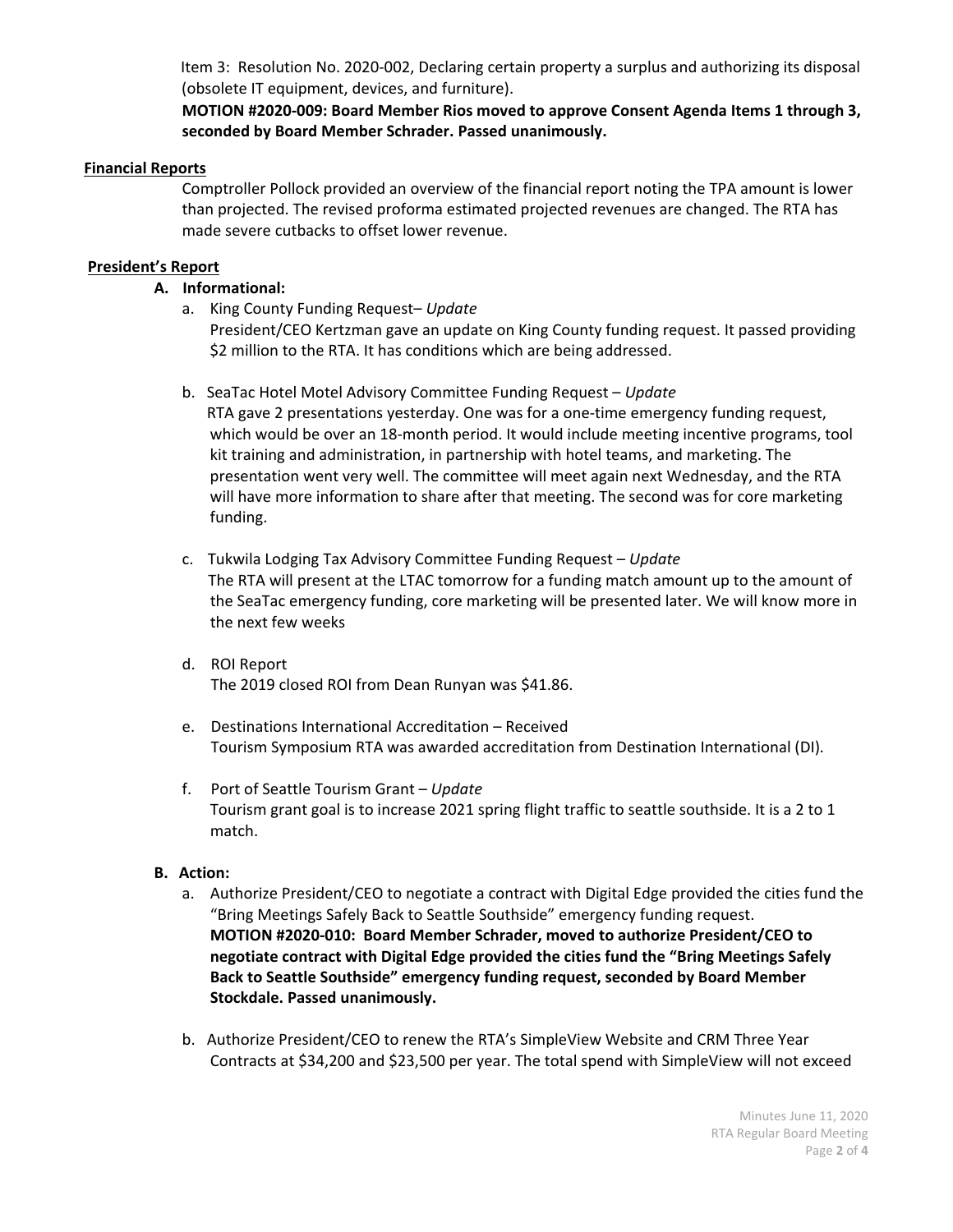\$125,000 annually per motion #2018-026 and motion #2018-002 without prior Board approval.

**MOTION #2020-011: Board Member Schrader moved to authorize President/CEO to renew SimpleView Website and CRM Three Year Contracts at \$34,200 and \$23,500 annually, seconded by Board Member Stockdale. Passed unanimously.** 

c. Approve Amending Family and Medical Leave of Absence Resolution No. 2017 -004, Exhibit A. **MOTION #2020-012: Board Member Ewing, moved to approve Amending Family and Medical Leave of Absence Resolution No. 2017-004, Exhibit A, seconded by Board Member Rios. Passed unanimously.**

### **Staff Reports**

- **A. Informational:**
	- a. No Report
- **B. Action:**
	- a. No Action

### **Executive Session**

No Executive Session was called.

### **Other Business**

### **A. Black Lives Matter (BLM) Movement**

President/CEO Kertzman thanked Adam Stewart, staff member, regarding his email asking for more support during the BLM movement. The RTA has made mindful marketing decisions, always pursuing inclusivity, and is committed to improving the situation. They will rededicate its due diligence to improve. Chair Huffman has suggested creating a small task force to address BLM with 1 or 2 board members and a public information officer from the partner cities. President/CEO Kertzman asked the group to address this issue. Board Member Stockdale is concerned about falling short and the need to do more. Summit law would be a great resource and it would be a good idea to partner with our cities to create and issue a public statement. Board Member stated it is important our cities take a front-line role. Board Member Andrews suggested a check with the local YMCA and Tilth Alliance. President/CEO Kertzman will send a draft statement to board members before statement issuance to ensure their endorsement.

### **Next Meeting Date**

September 17, 2020 meeting will be all about the budget. The October 15,2020 meeting will be about the business and marketing plan,

### **Adjournment**:

Board Member Stockdale motioned to adjourn at 4:01pm, seconded by Board Member Schrader. Passed unanimously.